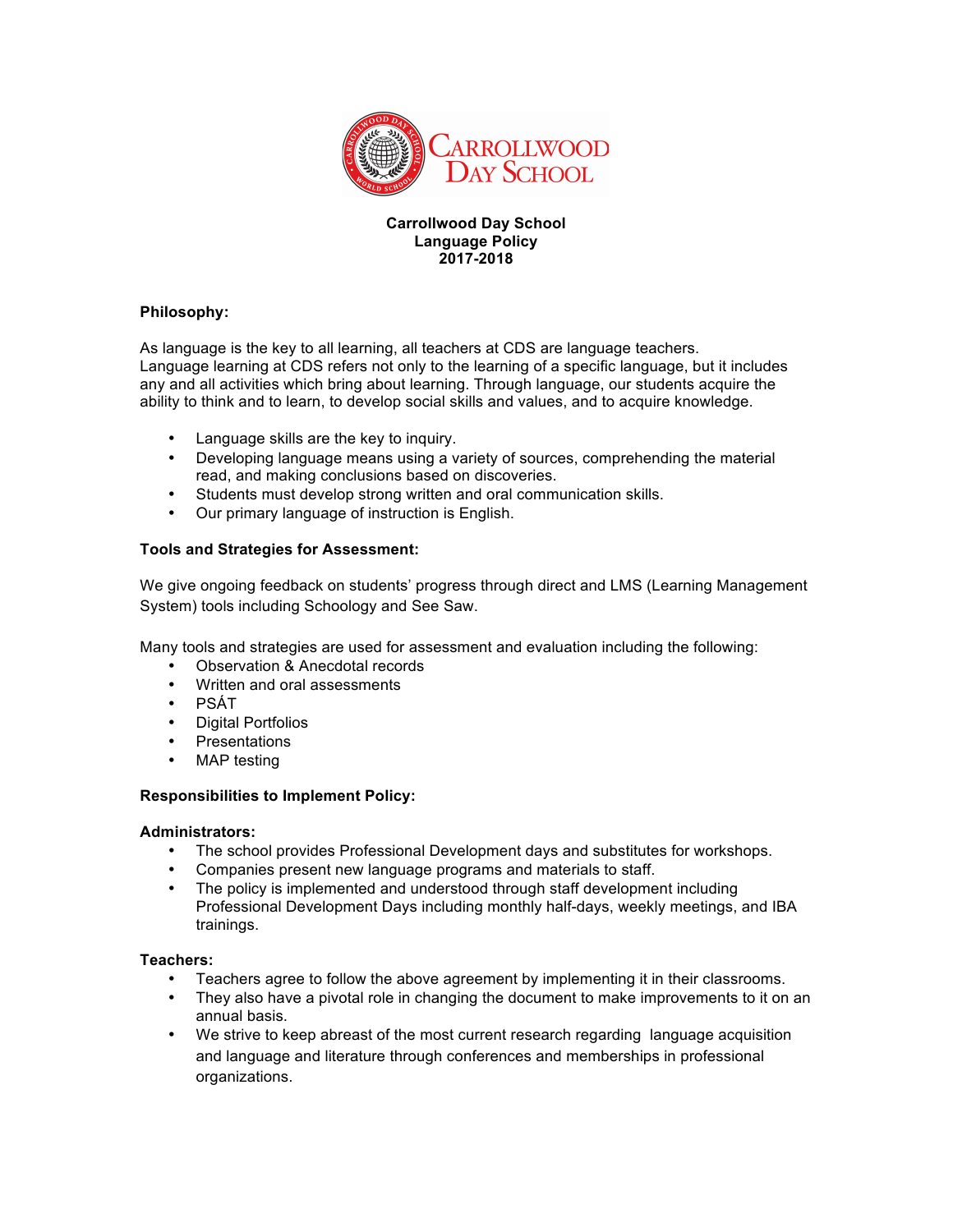# **Parents and Students:**

We encourage parents to talk to their children about their day by reviewing materials sent home including papers, newsletters, and projects.

#### **Practice:**

- Lessons focus on literature, writing, and vocabulary.
- We offer instruction in a second language.
- Our elementary school media center contains books in English, Spanish, and French along with at least one book in the first language of the parents at our school.
- We also encourage parents to speak with classes.

# *In the PYP:*

#### **Practices:**

At CDS, all teachers are responsible for development of language and supports the mother tongue language of each student. We use research based teaching methods to support the diverse needs of student's written, oral and visual language instruction. CDS strives to increase cultural awareness and international-mindedness by providing a nurturing, language rich environment.

All teachers are expected to work collaboratively and model proper verbal, written and visual language practices. In addition, teachers embed inquiry and make connections across subject areas to promote active, compassionate lifelong learners.

To achieve our goals, teachers:

- Teach language development in terms of listening, speaking, reading, writing, presenting and viewing according to IB Approaches to Learning, Writing Workshop, Lucy Caulkin Writers Workshop, English Literature Arts (ELA) and Reading Wonders
- Differentiate learning experiences to enrich or accommodate student's needs
- Teach reading and writing using whole group, small flexible group and independent instruction
- Use a variety of texts and technolgy- print, digital, multicultural
- Create an atmosphere of acceptance of cultural differences-Morning meetings, speakers
- Encourage inquiry through class discussions, critical problem solving, hands-on learning experiences, journaling, written assessments, essays, reading responses and reports

#### Second Language Instruction (Spanish)

Beginning at age 5, students are introduced to second language instruction

- Our second language is Spanish.
	- $\circ$  In every classroom, teacher will incorporate the basics of second language development by working collaboratively with the Spanish teachers address authentic connections with the units of inquiry.
	- o We chose Spanish as our second language of instruction because it best reflects our Tampa Bay Community.
	- o We realize that in Florida, speaking both Spanish and English allows our students to be better communicators with a much larger community.

### **Mother Tongue Support**:

Students at CDS are predominantly English-speaking. Other languages represented in our school include Spanish, German, Portuguese, Gujarati, Italian, Tamil, Telugu, Chinese and Arabic. Annually CDS families are surveyed to identify languages spoken at home. Support is offered to students whose second language is English. Additional teaching support and differentiation are used in all classrooms to further language development such as one on one teacher support, technology and curriculum accommodations.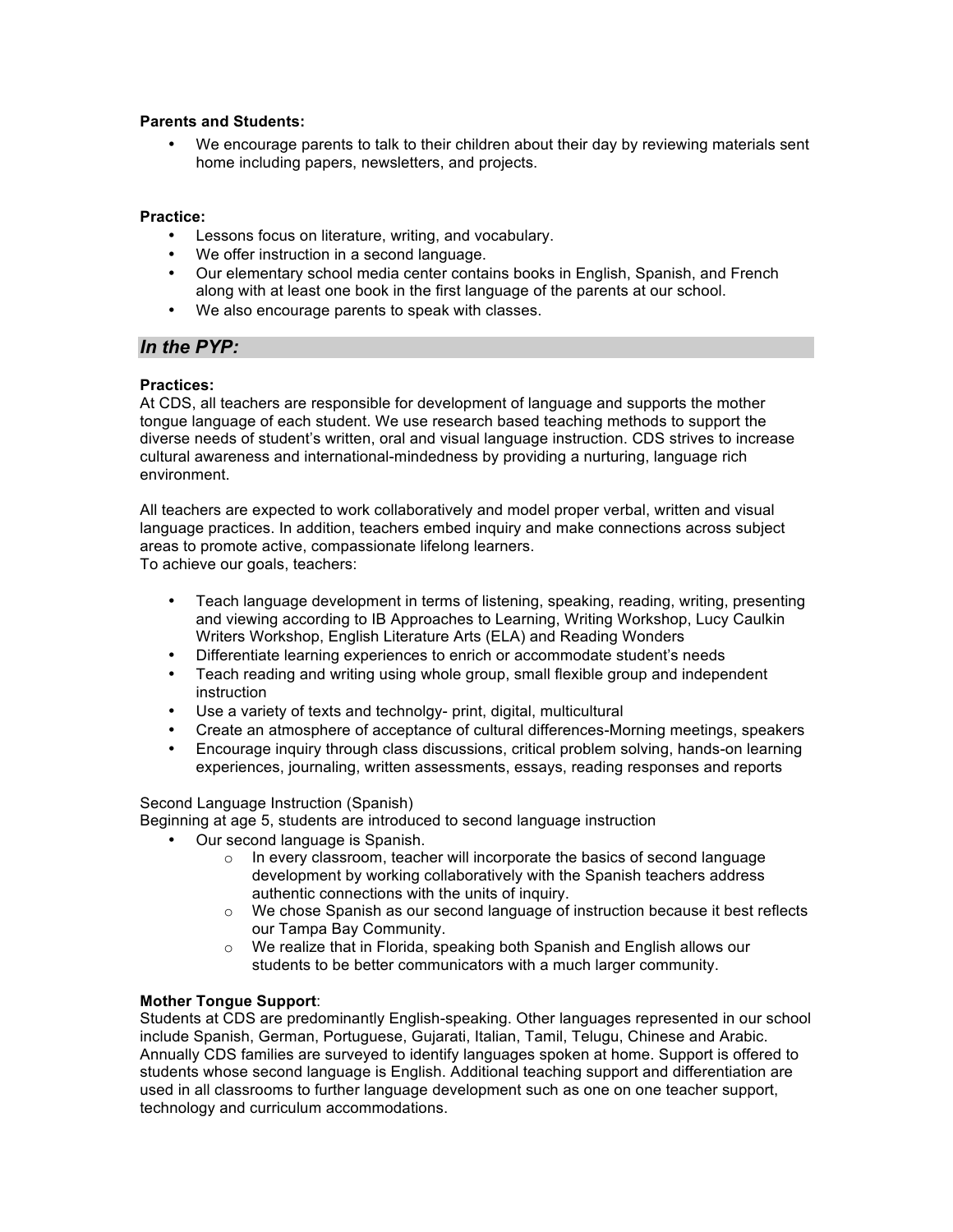#### **Special Needs Support:**

Students are identified with special needs by the parent, Heads of Lower School, counselor and teacher. Together they plan differentiation interventions during classroom instruction as well as being pulled out by resource teachers and private specialists. Students are continually assessed for growth and conferenced periodically with parents, teachers and support professionals.

#### **Assessment**:

Students are assessed in written language, oral language, and visual language. Teachers use a variety of strategies and tools to measure student progress which include

monthly CDS Writes, Wonders Reading Unit tests, and MAP testing grades 2-5. Teachers use rubrics to assess student's writing strengths and weakness that drive adjustments in instruction.

#### **Support For Language Development**:

CDS has several support services, as needed, to assist students in their language development. These include:

- Media Specialist and staff that supports classroom learning through lessons and projects
- A library print and electronic collection-(Encyclopedia Britannica, Pebblego, Pebble Go Next, Culture Grams, Follet Destiny Series)
- Special Education services (out-sourced) -Speech, Dyslexia, Occupational Therapy etc.
- Technology support for students and teachers
- Counselor-social language development
- Enrichment and remediation programs- Wonder Wall, Odyssey, Lexia
- Programs (CDS Reads, Reading Counts, Bi-annual Author's Conference, International Festival)
- After school study halls and tutoring

#### **Parent Communication**:

Effective communication is an important part of how our campus and families stay connected and is essential in building community relationships. Parents have a variety of means to communicate with their child's teacher and other specialists. CDS encourages parent feedback to disclose any concerns regarding their child's well-being. Teachers and staff communicate to their families through classroom newsletters, Thursday folder for whole school news, Facebook, Twitter, Instagram, Remind 101, school website, Schoology, See Saw, PTO meetings, post cards, emails, and 3 yearly conferences.

#### **Resources**:

- Guidelines for developing a school language Policy, IBO
- Making the PYP Happen, A Curriculum frameword for International education, IBO
- Language Scope and Sequence, IBO
- Sample Language Policies from the following schools:
	- o Caldwell Heights Elementary School
	- o Lincoln Elementary Magnet School

### *In the MYP*

At CDS we understand that our students come with many different language and cultural backgrounds to our school and will all progress at a different pace.

We teach language and culture through context and relate new information to existing knowledge.

We provide for language and cultural support beyond the classroom including interacting with host families, involvement in sports, community activities and service as well as opportunities for international service travel.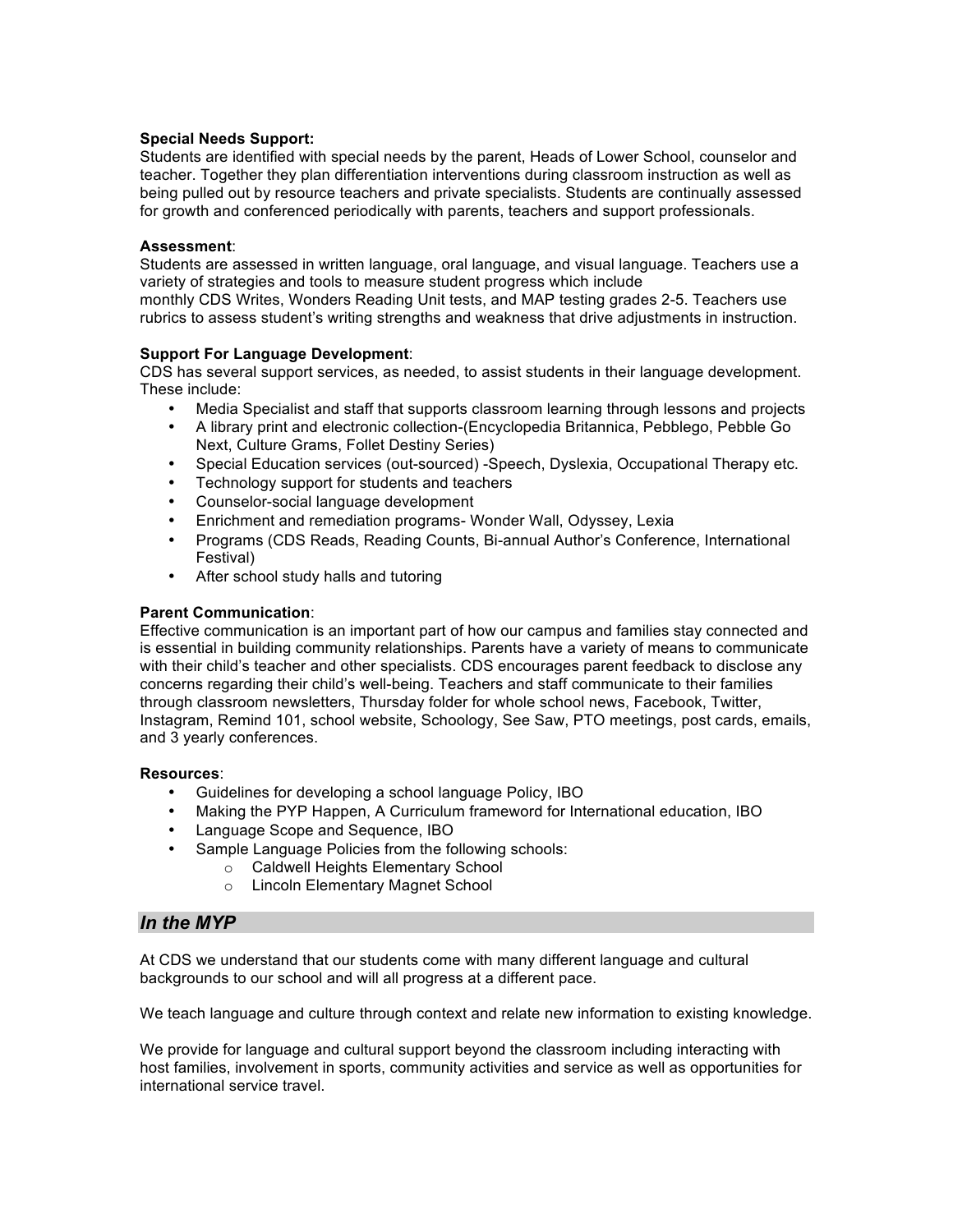Students write in all subject areas. Students use the MLA format for researching in Years 1-5 and Chicago Manual Style citation is introduced in Year 4. Students write research papers in all years of the programme.

Spanish

| <b>Course Title</b>     | Phase     |
|-------------------------|-----------|
| Spanish Year 1          | Phase 1   |
| Spanish Year 2          | Phase 1-2 |
| Spanish Year 3          | Phase 2   |
| Spanish Year 4          | Phase 2-3 |
| Spanish Year 5          | Phase 3   |
| Spanish Year 4 Heritage | Phase 3-4 |
| Spanish Year 5 Heritage | Phase 4-5 |

French

| Course        | Phase     |
|---------------|-----------|
| French Year 1 | Phase 1   |
| French Year 2 | Phase 1-2 |
| French Year 3 | Phase 2-3 |
| French Year 4 |           |

### **Assistance/ Tutoring**

We accommodate different learning styles with differentiated instruction according to individual needs. Study Hall, individual tutoring and one-on-one teacher support.

We strive to keep abreast of the most current research regarding dual language acquisition through conferences and memberships in professional organizations.

We give on-going feedback on students' progress through direct and LMS tools.

**Language and Literature***:* Beginning in Year 1, students take a language and literature course each year through Year 5 focusing on the development of the MYP Language and Literature criterion.

**Language Acquisition**: Beginning in year 1, second language instruction is 2.5 blocks a week. Students take either Spanish or French which they remain in until they reach MYP Year 5 or when they reach phase 4 where they would have the option to choose to another language.

Students have the opportunity to develop public speaking skills through classroom presentations and extracurricular activities such as forensics.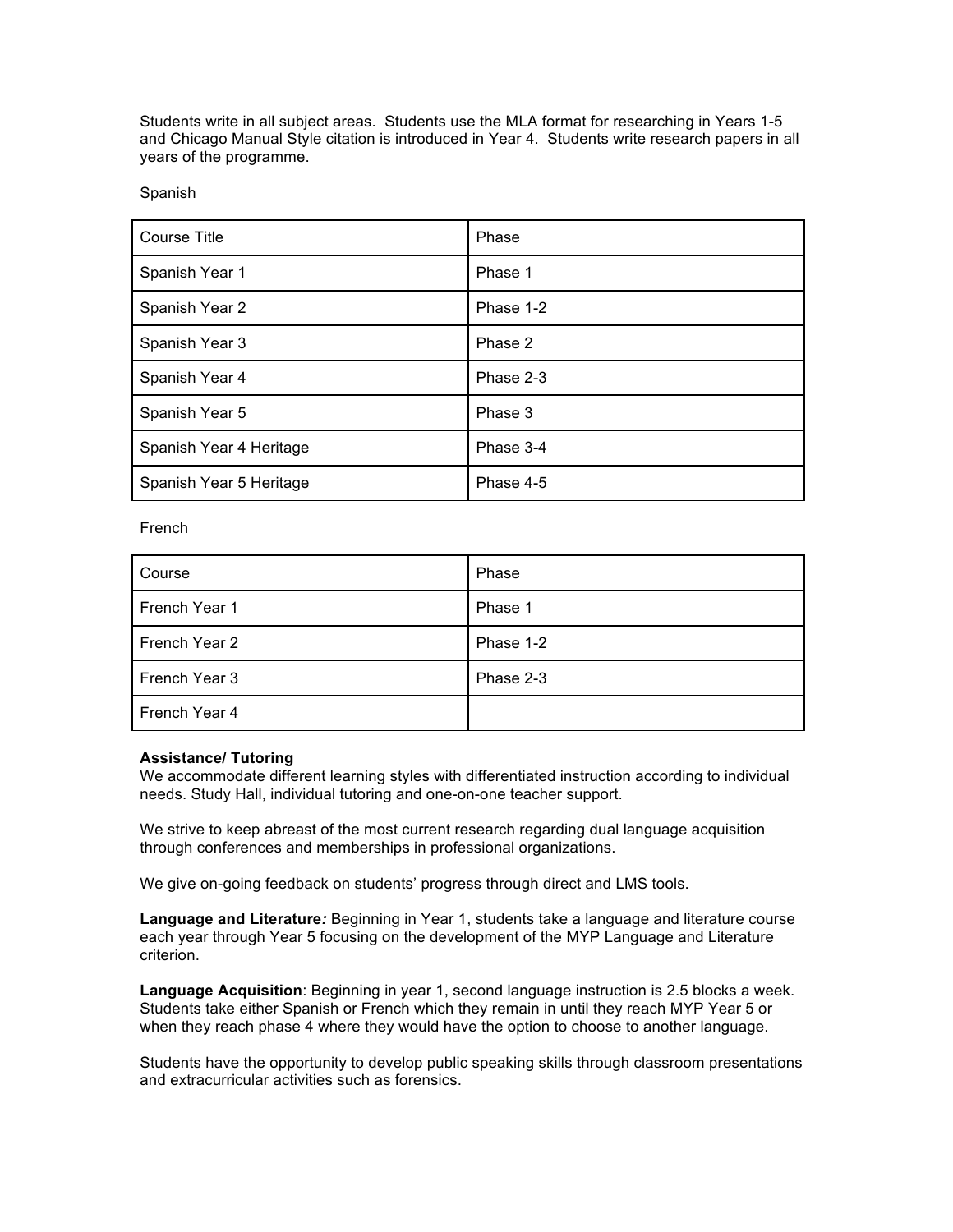# *In the DP:*

We offer English A and English, French, and Spanish B (all offered as HL or SL classes). As well as French, Spanish and Chinese Ab Initio. Additionally, we offer Language A Mother Tongue School Supported Self -Taught language for students whose first language is not English.

Every student must take one subject from Group 1 and at least one subject from Group 2 . Choice of language level depends upon the student's preference, level of proficiency and literacy in that language and his/her overall Diploma Programme.

• SSST is a program of study within the International Baccalaureate Organization's Diploma Program. It is classified as a Group One course and is therefore subject to the same curricular requirements as other first language courses. Its function is to provide diploma candidates a means of pursuing the study of their first languages when there are too few student speakers of that language to constitute a regular class. Only diploma candidates, that is to say eleventh and twelfth grade students enrolled in the Diploma Program, are eligible for SSST.

The following chart describes the language choices offered:

| Group 1 A - Higher/<br>Standard                                       | Is for a fluent language user:<br>· studying in his/her most<br>competent language<br>· normally this is the<br>language of the environment<br>to which the student has been<br>exposed from an early age or<br>for an extended period<br>Students will:<br>study literary texts and<br>demonstrate analytical skills<br>in writing and speaking | English   |
|-----------------------------------------------------------------------|--------------------------------------------------------------------------------------------------------------------------------------------------------------------------------------------------------------------------------------------------------------------------------------------------------------------------------------------------|-----------|
| <b>Group 1 A School</b><br><b>Supported Self-Taught -</b><br>Standard | Is for a fluent language user:<br>· whose particular language<br>is not one of those above<br>Students will:<br>study literary texts and<br>demonstrate analytical skills<br>in writing<br>and speaking                                                                                                                                          | As needed |

### *Language Choices in the IB Diploma Program at CDS*